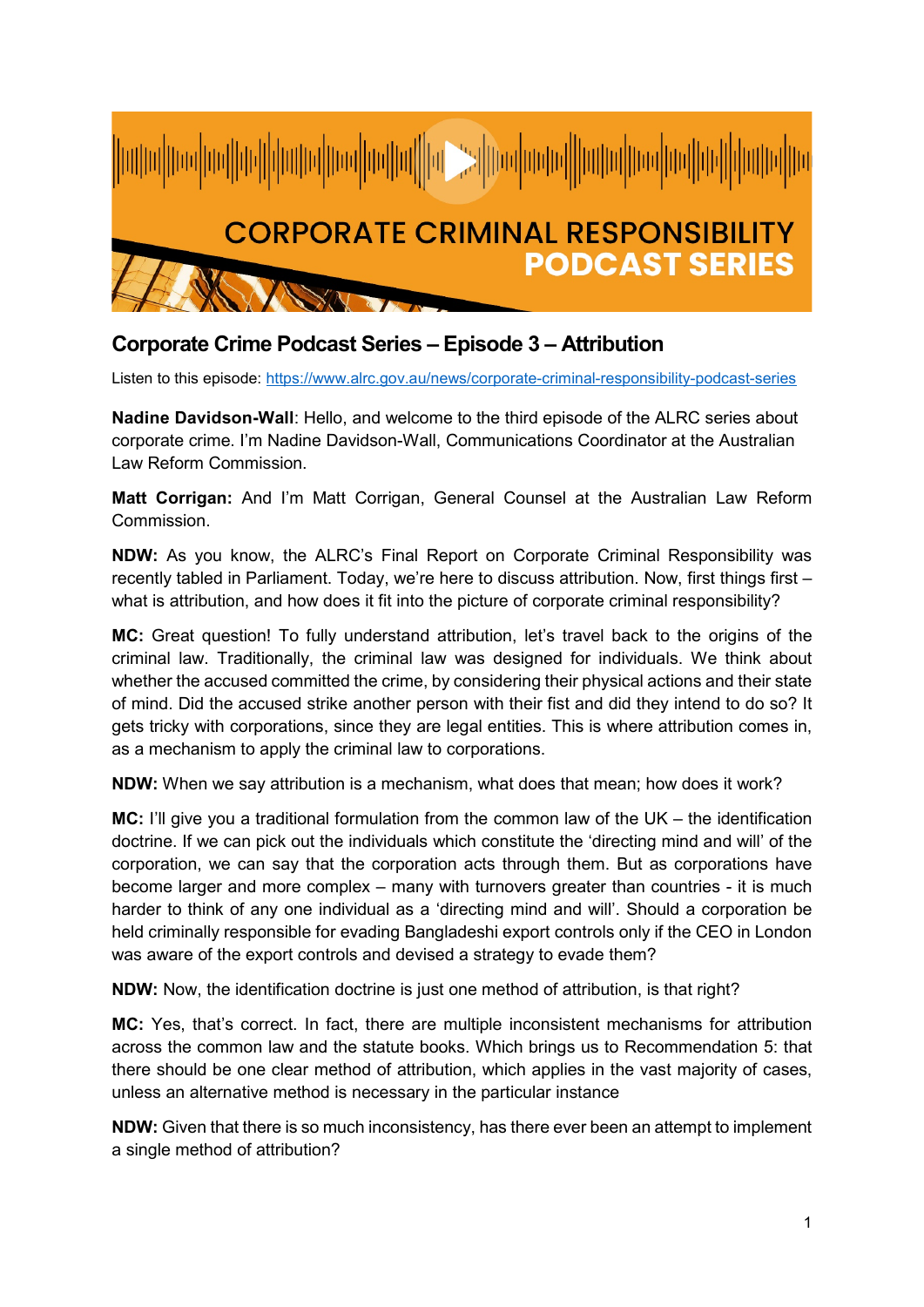**MC:** There certainly has. The *Criminal Code* was developed in the 1990s by a Committee chaired by Sir Harry Gibbs, former Chief Justice of the High Court. The *Criminal Code* was designed to establish a uniform set of principles – not just for attribution, which is dealt with in Part 2.5 of the *Criminal Code*, but for the most fundamental issues of criminal, such as what constitutes an act or an omission.

**NDW:** That sounds like quite an ambitious project.

**MC:** It was – and Part 2.5 was one of the most radical aspects of the *Criminal Code*, because of its conception of corporate fault. Instead of sticking to individuals – like the identification doctrine – Part 2.5 has provisions which establish criminal responsibility on the basis of corporate culture. And that's really quite unique because we're asking whether the corporation itself was morally blameworthy.

**NDW:** So if the *Criminal Code* was intended to introduce clarity and consistency, is Part 2.5 the end of the story? Does this solve the attribution issue?

**MC:** Look, if that were the case, there would be no Inquiry. The short answer is no. Though it was acclaimed for its innovative nature and conceptual sophistication, Part 2.5 was excluded from many relevant statutes. These include the majority of the *Corporations Act*, and the *Competition and Consumer Act*, including the *Australian Consumer Law*.

**NDW:** Is it, then, a problem with implementation rather than the actual law? Why can't we just apply Part 2.5 across the board?

**MC:** Well, you've hit on an interesting point. The reasons for the exclusion of Part 2.5 are unclear. It seems that many of the statutes simply preferred to retain their existing method of attribution. And while familiarity may make sense from a regulatory point of view; it doesn't from a legal perspective. But unfortunately, it's not just a problem with implementation. There are issues with the actual law.

**NDW:** Are we talking about the legal principles laid down in Part 2.5, or the wording of Part 2.5?

**MC:** We're talking about both. I'll start with the legal principles concerning whether the corporation had a certain state of mind. This is where Recommendation 7 comes in. The ALRC recommends two options – the ultimate decision being one for Government. One option adapts the existing model, which provides several ways of proving that the corporation did have, for example, intention. This option amends one of these ways, which focuses upon particularly important individuals in much the same way as the identification doctrine.

**NDW:** I see that the *Criminal Code* describes this class of individuals as 'high managerial agents', which sounds quite intriguing. But what's the problem with the current formulation?

**MC:** Well Nadine, like I foreshadowed earlier, corporations have become much larger and more complex. The ALRC's recommendation intends to better reflect the reality of modern corporate decision making. This is often not readily reduced to an easily identifiable 'senior' individual but is the result of a much broader array of inputs. To put it another way, we're not looking at job titles or job descriptions. We're focusing on the nature of the relationship between the individual and the corporation itself.

**NDW:** Just to confirm – under Part 2.5, is this just one way of establishing the state of mind of the corporation?